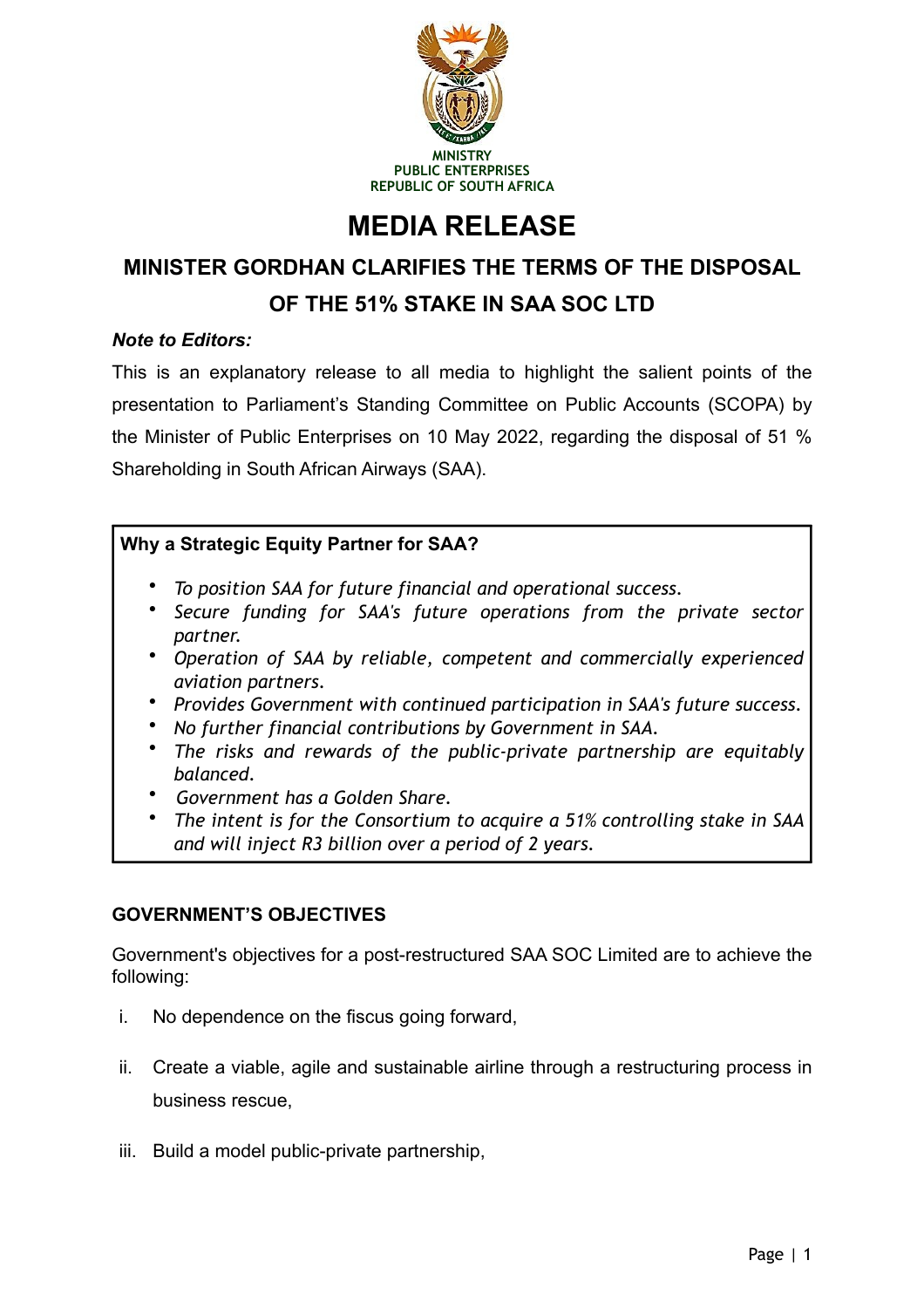iv. Be a catalyst for growth, develop skills, talent for all South Africans, and

v. Create a foundation for the possible listing of SAA in the future.

Despite it's rich history, SAA has struggled financially over the past decade because of:

- Gross mismanagement and corruption, and
- State capture and abuse of SAA resources

This caused persistent financial losses, internal controls were decimated, there was a breakdown of consumer trust and confidence, and ultimately a loss in market share.

These challenges have been further exacerbated by the COVID pandemic, which affected domestic and global aviation sector.

To address these issues, Government chose the path of restructuring through business rescue instead of liquidation.

Liquidation would have meant the demise of the company, the employees would have received a very small payment (possibly R28 000) as opposed to severance packages which enabled them to support their families while looking for alternative employment; and all assets would have been sold in a "fire sale" to pay off creditors.

Clearly business rescue, despite its challenges, was a better proposition.

Government supported the need for a new, restructured airline and the need to mobilise funding from various sources, including from potential equity partners. This was deemed as the only realistic path for the emergence of a sustainable and competitive airline that can provide an integrated domestic, regional and international services, could emerge.

Furthermore, Government decided to acquire a strategic equity partner that will be able to operate and fund the "New SAA".

The finance for operating a "New SAA" will come from the Takatso Consortium. Government will not be contributing any finance to the new airline. However, as pointed out below, Government will receive dividends as a preferential shareholder.

This would benefit South Africa as a whole.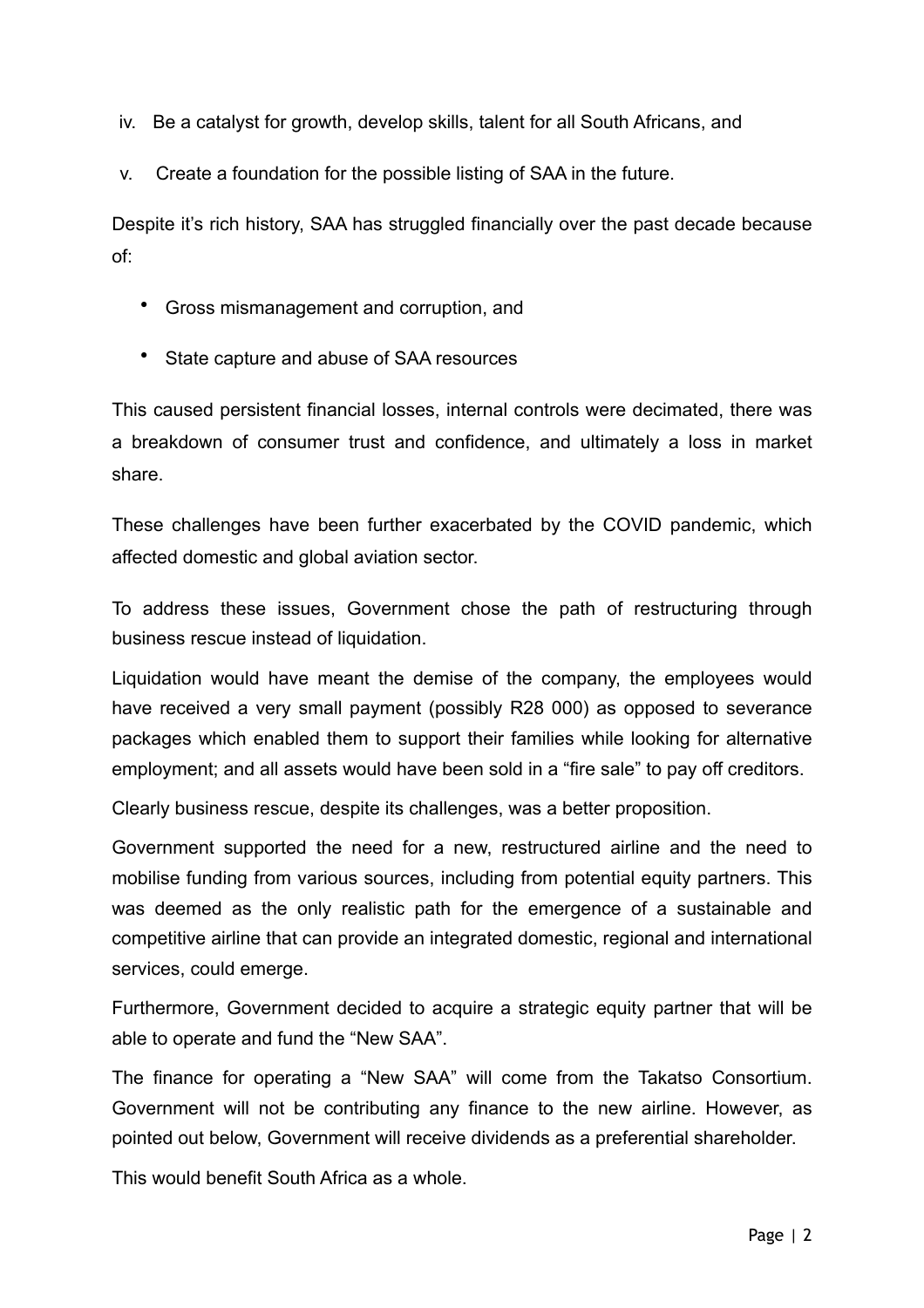### **KEY ELEMENTS OF THE TRANSACTION**

Takatso Consortium ("**Takatso**") was identified as the preferred strategic equity partner. Takatso is a consortium of private sector participants that have the requisite combination of financial and operational capabilities required for the successful operation of SAA.

The proposed transaction with Takatso (**"the Transaction"**) has been structured in a manner that provides SAA with the greatest chance of success and allows for appropriate risk and reward sharing between the public and private partners.

#### **Financial contributions to be made**

- The Consortium will provide R 3 billion working capital to the new airline. Government makes no contribution at all to the working capital of SAA.
- The assets that the "New SAA" will retain is calculated at approximately R3 billion. This was done through an independent valuation expert. The total consideration due to Government is R3,000,000,051.

Takatso Consortium has confirmed that they are able to fund the transaction.

Furthermore, Government has successfully negotiated a preference share in the venture. What this means is that Government and the fiscus will benefit when SAA becomes profitable by being the first, or preferred Shareholder, to receive dividends.

#### **Golden Share**

Government will also obtain a "golden share". A Golden Share means a share which can outvote all other shares on specific matters. In this transaction, Government's "golden share" means that:

- i. The consortium cannot sell the airline without the consent of Government;
- ii. Government will have full veto rights on matters of national interest;
- iii. The name, the brand and the logo will belong to Government; and
- iv. A non-dilutable shareholding of 33.3%, should further capital raising be done.